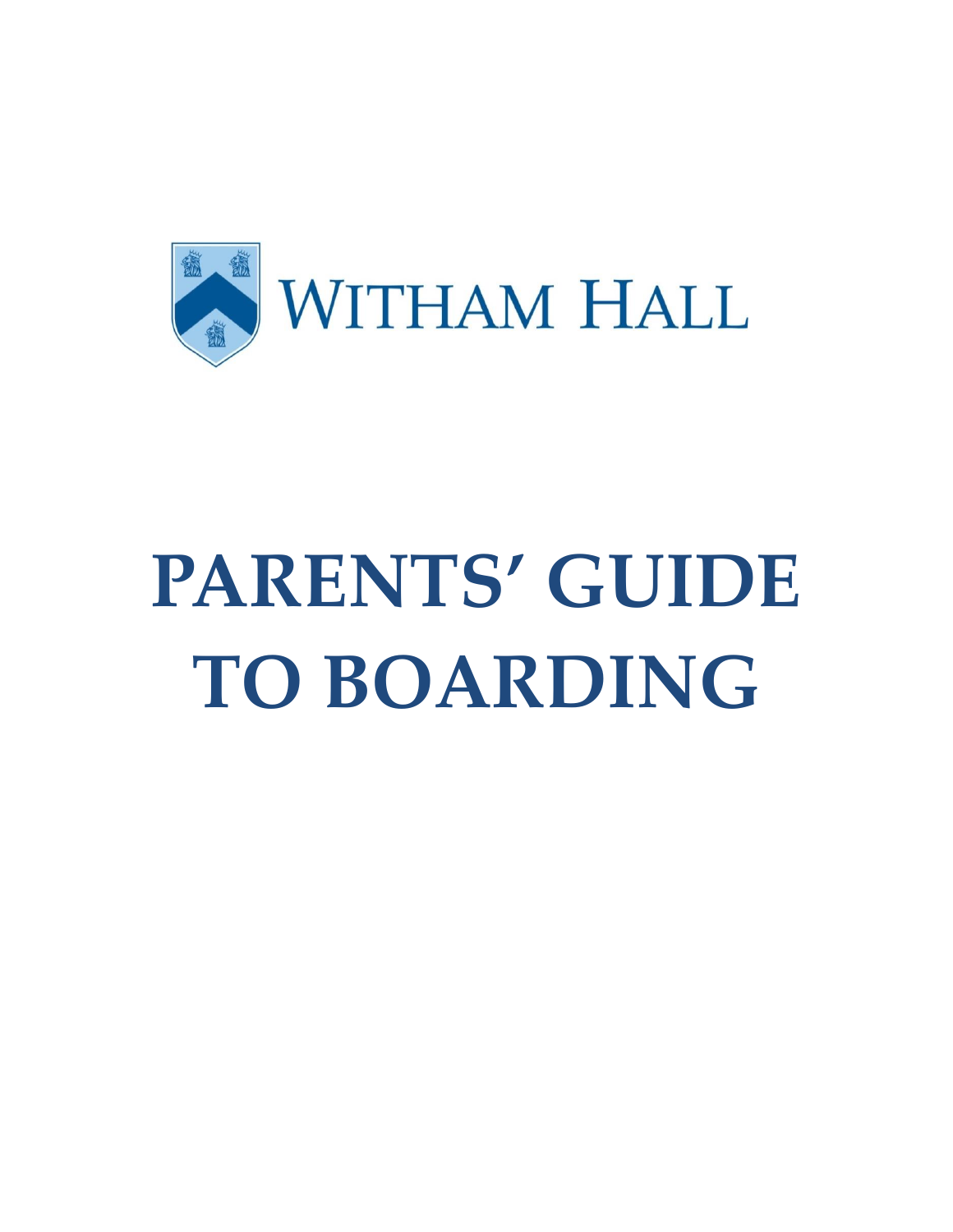

# **BOARDING ETHOS:**

The Boarding House at Witham Hall School is a community within a community; as such, it shares the same philosophies and ideologies as the school as a whole. The Boarding house is very much a 'homefrom-home' and those principles that are present in a happy family atmosphere are also present in the Boarding House. Respect for the individual is of paramount importance and all boarders are encouraged to personalise their own space. Respect for each other's belongings is also emphasised.

Boarding teaches self-reliance and responsibility and, within a happy and stable atmosphere, children can develop at their own pace. The Houseparents, Assistant Housemaster, Head Matron, some duty tutors, as well as the Headmaster and his family, all reside in the grounds or the village. The atmosphere engendered will enable boarders to feel able to turn to these members of staff, to share the happy occasions in their lives as well as being able to seek their advice and support.

Any child with a concern, no matter how small, always has access to a member of Boarding staff including Matrons, Houseparents, Boarding Tutors, other boarding staff, and, if required, the local vicar, whom we have registered as an official 'listener'. There is also an opportunity to visit Jo Ruff, who is a qualified Counsellor. She visits Witham regularly and she is available for staff and pupils. The boarding team are on call to meet the emotional needs of the boarders; at the same time, they realise that children do need time on their own and are sensitive to issues of privacy. Though children have access to telephones, we do encourage them to try and solve small problems within school before calling home.

We aim to foster a happy atmosphere where values such as politeness and thoughtfulness are prominent. The mix of modern surroundings with traditional values make boarding at Witham Hall, we hope, an interesting and happy experience.

## **BOARDING STAFF:**

#### **The Houseparents:**

Mr and Mrs Meadows share the responsibility for the boarding house and all boarders. They oversee all aspects of boarding and most importantly the pastoral care of all boarders. They make decisions regarding which dorm each boarder sleeps in and what bed within the dorm they have. They can be contacted via email [\(boarding@withamhall.com](mailto:boarding@withamhall.com) / [lmeadows@withamhall.com](mailto:lmeadows@withamhall.com) / [cmeadows@withamhall.com\)](mailto:cmeadows@withamhall.com) or via telephone (01778 590703). They will contact parents regarding any significant concerns of welfare of their child/children at school and will also make occasional contact throughout the year regarding what is happening in the boarding house, either through email communication or social media platforms.

#### **The Matrons:**

The Matrons (Miss Anna Korth, Mrs Jayne Mair, and Mrs Louise Chandler) are responsible for medical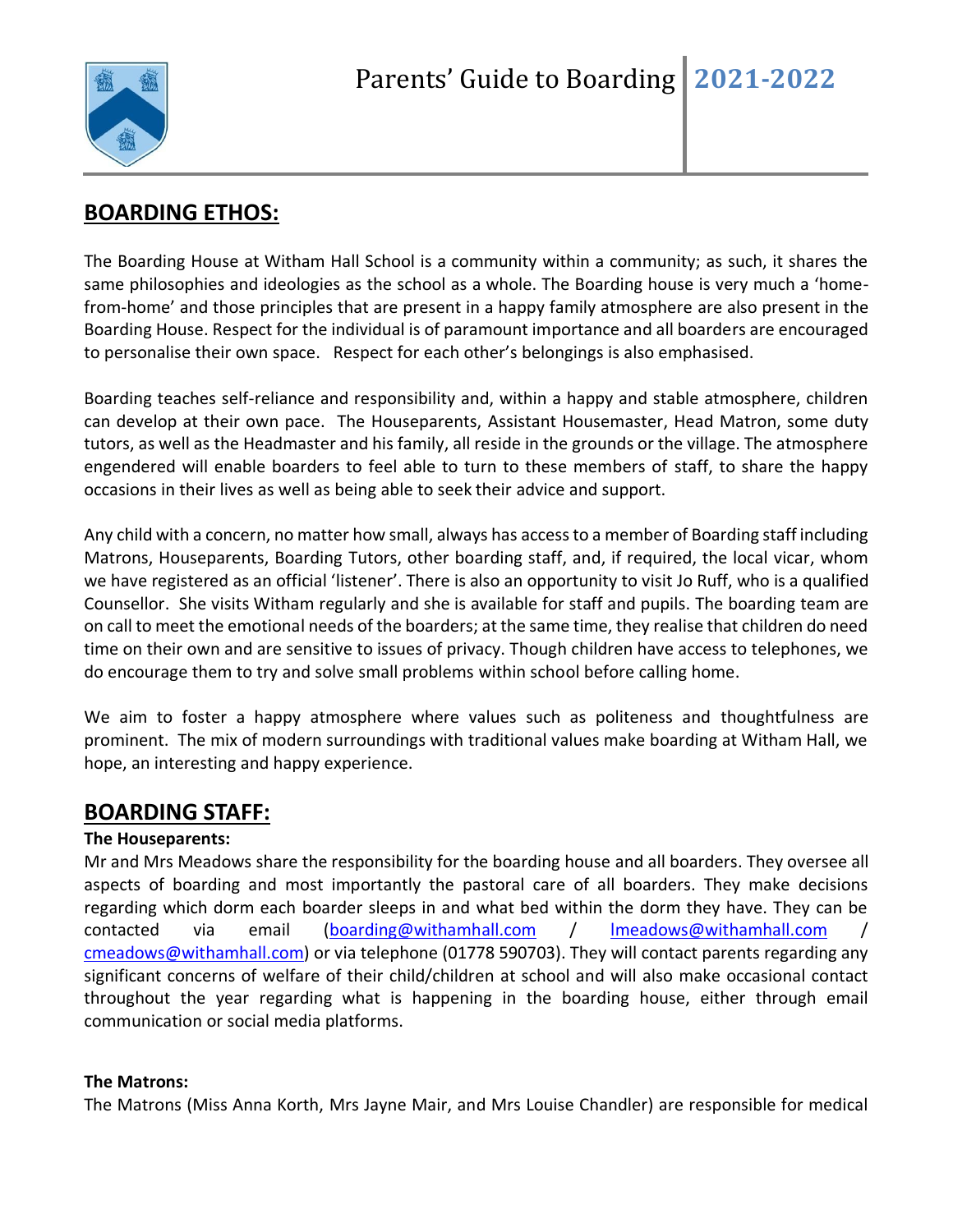

and health issues, hygiene, laundry and tidiness. They are always keen to chat and are available throughout the day and night. Miss Anna Korth is our Head Matron and resides onsite, in a flat accessed through the girls' side of the boarding house.

The Matrons look after the boarders at during the night, though if there were any serious concerns, they would speak directly to either / both of the Houseparents as appropriate. If your child requires any specific medication, it should be handed to the Matrons with a signed note of consent and appropriate instructions if necessary. For more details on this process please contact them directly.

To telephone the Matron Team please dial 01778 590222 and select option 5. The Matrons can also be contacted via email [matrons@withamhall.com.](mailto:matrons@withamhall.com)

#### **Assistant Housemaster:**

Mr Wills is the Assistant Housemaster. He supports the Houseparents in the boarding house and undertakes dorm duties. The boarders will see Mr Wills in and around the boarding house on a regular basis, as well as on the sports fields in his role of Director of Sport and Head of Boys' Games and PE.

#### **Other Boarding Staff:**

The following named members of staff are involved in boarding, undertaking dorm duties and attending various boarding events. Inevitably, there will be some personnel change from year-to-year, however there is generally a nucleus of staff who have been involved in boarding at Witham for some years now.

> Mr Austen Mr Brewster Mr Chapman Mr Erskine-Naylor Mr Markham Mr Mitchell Mr Peters

Mrs Austen Miss Carveth Miss Gowing Miss Jenkins Miss Soppitt Miss Rule Miss Storey Mrs Tregunno

#### **BOARDING OPTIONS:**

**Weekly boarding** gives boarders the opportunity to get the most from the boarding experience as they establish stable routines and build-up positive social relationships within the boarding community. Weekly boarding provides the best preparation for pupils who are going to board at their senior school. We class our Weekly Boarders as those who either stay with us for 4 or 5 nights (as a number will return home after matches on a Wednesday when convenient for parents). We would, of course, encourage those wanting to weekly board to do all 5 nights as this best prepares them for full boarding if that is their chosen path at senior school.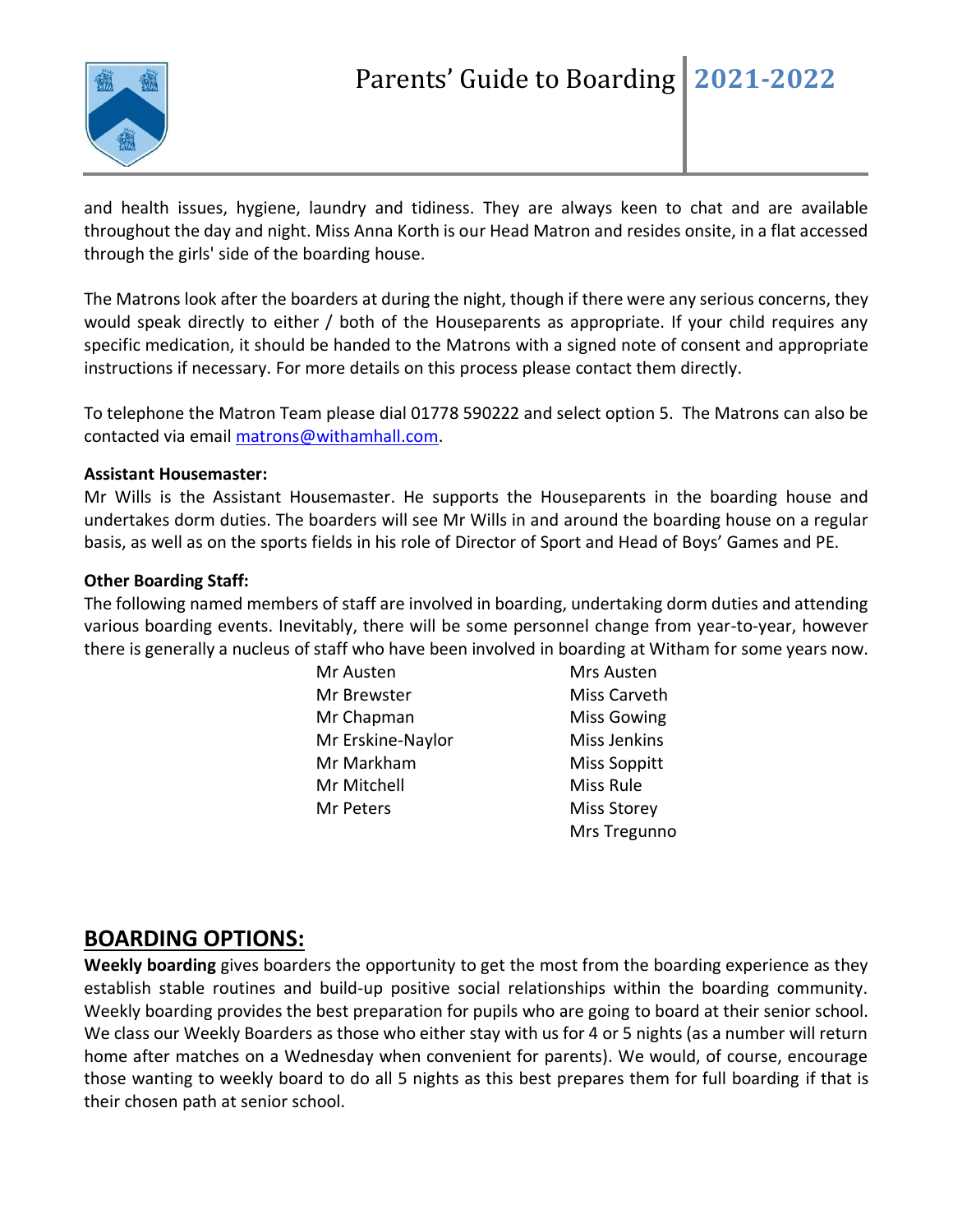

**Flexi-boarding** gives pupils the opportunity to try the boarding experience. This can enhance the child's social education and can prove to be helpful to parents.

We aim to take as flexible an approach to boarding as possible and we understand that circumstances can change during a term. The school's position in this regard is that: barring emergencies, which we will always look to meet, a formal request made directly to either Mr or Mrs Meadows with 7 days-notice is required for changes to boarding nights. In such cases, no additional charge will be incurred. 'Swap' nights are not always easy to accommodate and our domestic team and catering team need sufficient notice to ensure that your child/children are exposed to the best experience that boarding provides them with. We also ask that parents of weekly boarders inform Mr or Mrs Meadows if their child will not be boarding on a chosen night, in particular on a Wednesday, so that activities can be planned and catered for accordingly. Whilst we pride ourselves on our flexibility, we want to emphasise the importance of a consistent approach to boarding, which helps all children settle into the routines that boarding provides.

#### **Principles of Boarding**

Boarding at Witham Hall aims to:

- Promote positive interaction and sensitivity towards others;
- Promote cooperation within the boarding community;
- Boost each child's self-confidence and independence;
- Encourage more efficient personal organisational skills;
- Foster a sense of personal worth so that all boarders feel valued within the community;
- Encourage pupils to make and keep friends and learn the value and joy of friendship;
- Teach children to be responsible for their own health and hygiene;
- Encourage a sense of responsibility;
- Foster a respect for others, their property and the boarding community as a whole;
- Prepare boarders for boarding life at Senior School.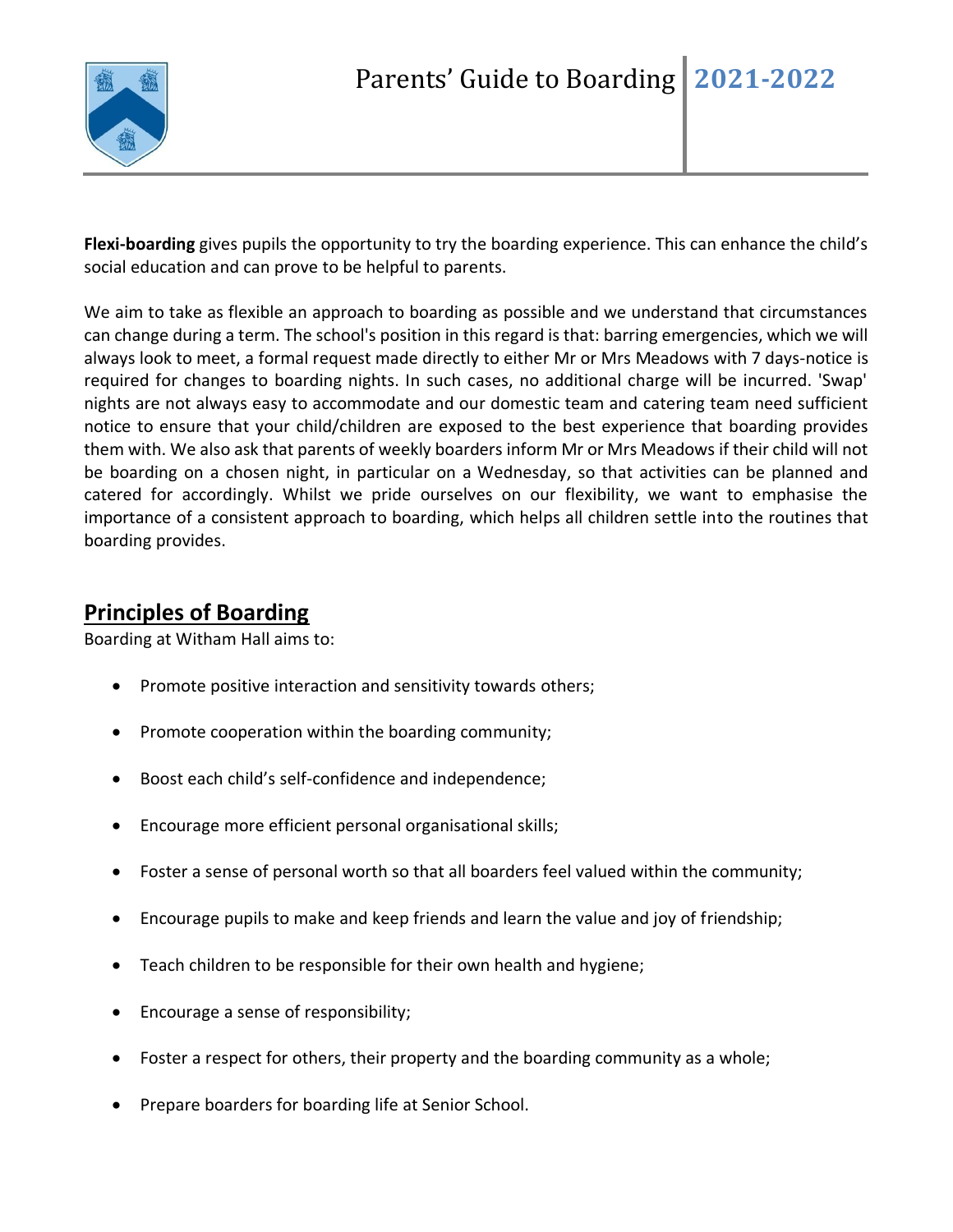

## **BOARDING ROUTINE:**

| 0710 Boarders get up, wash and get dressed.             |
|---------------------------------------------------------|
| Clean their teeth, make their beds and tidy their dorms |
| 0730 Breakfast – followed by a final dorm inspection.   |
| 0815 Go to form rooms - school day starts               |
| 1715 Tea followed by free time and activities.          |
|                                                         |

There is a variety of activities on offer and Weekly Boarders are encouraged to take part in at least two evening activities per week. They also have use of Common Rooms, which provide T.V. and a range of games and books. The Library is available for quiet work during the evening. After tea, they can change out of their uniform into their own clothes. Between 1900 and 1945 boarders also have exclusive use of the sports hall, gym and dance studio, during which time the Boarding Team will coordinate the sessions. From 1905, a hot drink and snack are also available.

**Bedtimes** – Boarders 'sign up' with the member of staff on duty and go upstairs at the following times:

| 1930 | Years 4 & 5 |
|------|-------------|
| 1945 | Year 6      |
| 2000 | Year 7      |
| 2015 | Year 8      |

When they arrive upstairs, they should shower, brush their teeth and get ready for bed. Weekly Boarders put their laundry in the basket provided. There is free time and then a 15-minute reading period followed by lights out at the following times:

| 2015 | Year 4 |
|------|--------|
| 2030 | Year 5 |
| 2040 | Year 6 |
| 2050 | Year 7 |
| 2100 | Year 8 |

# **DORMITORIES:**

The dormitories are organised by age, which helps with the staggered bedtime routine, as it makes it easier for the Houseparents, Matrons, and members of staff to look after each group of children and help each dorm settle before the older boarders come to bed. Please note, however, that the number of Flexi-Boarders can sometimes mean that boarders from consecutive year groups may need to share a dormitory.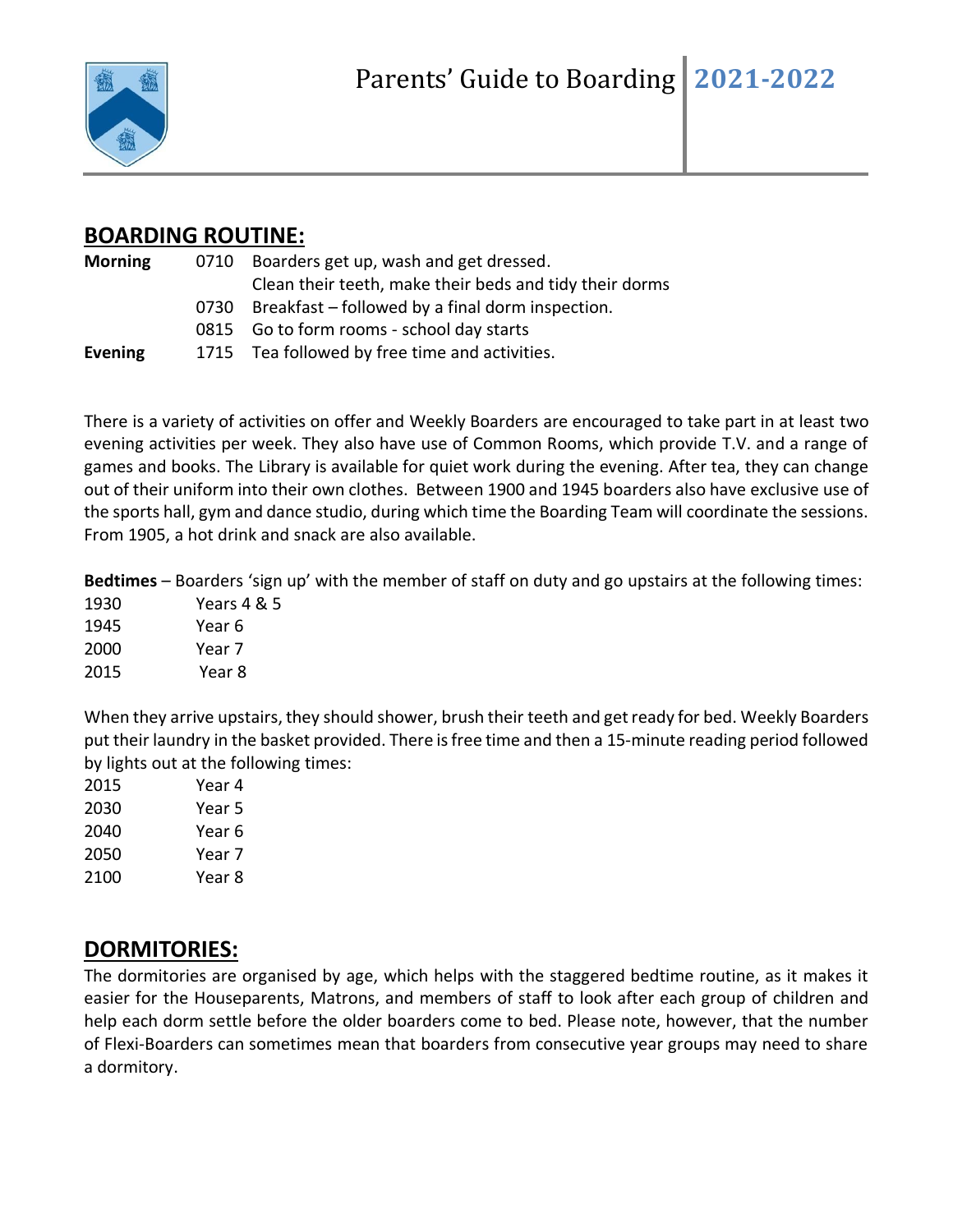

Dormitory groupings are decided by the Houseparents. As the number of beds in each dorm can restrict dorm arrangements, boarders may not always be able to sleep in the dormitory of their choice. One of the advantages of boarding is that children learn to get on with lots of different people and they should be able to make friends with all the boarders at Witham, no matter which dorm they are in.

Boarders are encouraged to personalise their bedroom to make themselves feel more at home; they should bring in photographs and pictures. Boarders should also bring in their own duvet covers and pillowcases, clearly named of course. At the beginning of the Michaelmas term, there is a 'Decorate your Dorm' competition, which encourages boarders to make their dormitories feel more homely and this is something we will encourage the children to do throughout the year.

Boarders should always have a reading book beside their bed for the quiet reading period before the lights go out each night. In the event that a book has been forgotten or finished, there are books available for the boarders to borrow in the book baskets in each bedroom. Books are regularly updated throughout the year.

#### **HEALTH AND HYGIENE:**

All boarders shower every day, as well as having the opportunity to shower after games.

Children, who board for four nights or more, keep spare uniform and underwear at school. Clean underwear and socks are provided every day and other items of uniform are laundered regularly (see below). Regular medical checks are made and we keep an eye on general wellbeing on a day-to-day basis. For Weekly Boarders, laundry baskets are put out each evening and clean underwear and socks are provided every day. Shirts, trousers, skirts and sweaters are laundered twice weekly in school. Towels are laundered in school each week, whereas bedding is laundered off-site every other week.

The surgery at Witham Hall is always open to any child who is unwell. However, the Matrons are busy people and may not be in the surgery when a child wants to see them. Preferably, a child who is unwell will report to a Matron first thing in the morning, during morning break, afternoon snack time or during evening surgery time. If there are no Matrons available in the surgery, there is a 'walkie talkie' for children to use to alert a Matron and she will come to the surgery. Mrs Claire Paylor is always available in the front office if required. If necessary, we will arrange for boarders to see the school Doctor and parents will be contacted.

#### **Head Lice:**

Head lice are an ever-present problem in schools but a problem that we seek to minimise at Witham. Should you discover that your child has head lice and they are boarding, please inform a Matron as soon as possible so that she can treat the child whilst he/she is boarding. If head lice are found in any pupil's hair, a Matron will ring the child's parents (after personally verifying that lice are present) and advise them on options available to treat the lice.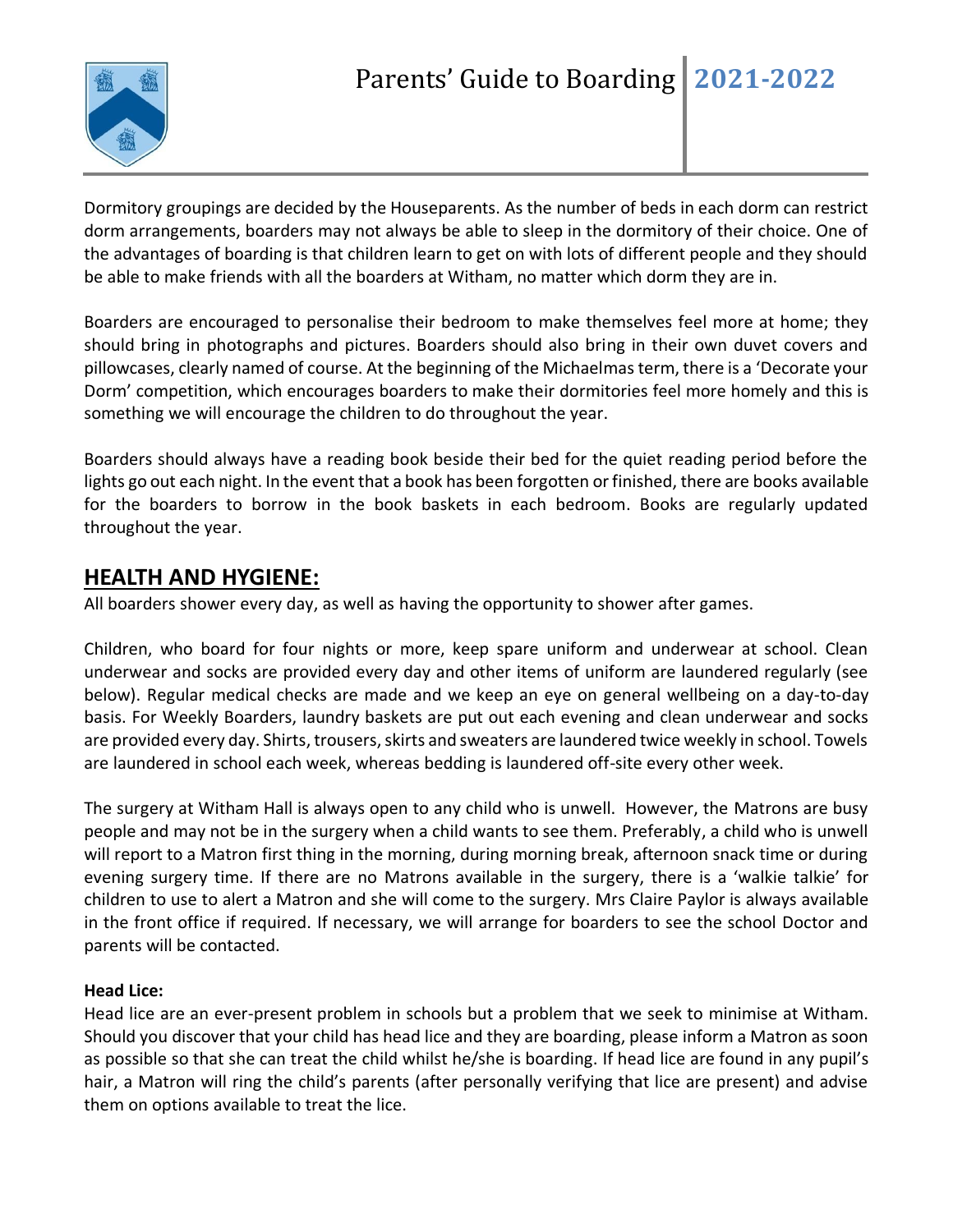

If the child is a flexi boarder due to board that night, Matron will suggest that they are taken home at the end of the school day for treatment to begin, in line with the school's treatment policy.

# **KEEPING IN TOUCH WITH HOME:**

Boarders have access to two telephones to contact parents in private. We seek to minimise phone calls made during normal school hours unless there is a real emergency. Boarders and day children are advised that they need to see Mrs Paylor in the School Office if they wish to make a phone call during the school day, and should inform the duty member of staff if they wish to phone home after 1730. All children have their own email address and are encouraged to contact their parents in this way. Boarders may also use the school phone system when deemed appropriate by a member of staff. Boarders' post is put out by the staff pigeon holes each morning.

Contacting home can have both a stabilising and de-stabilising effect depending on the circumstances. We do encourage the children to try to solve small problems and exhaust the support avenues available within school, before they pick up the telephone. Boarders will often get on with things a lot better when they are left to their own devices! As a result of this Flexi-Boarders who are going home the next day shouldn't need to use the phone under normal circumstances.

Although duty members of staff are available to answer the phone in the evening, we would ask that you resist the temptation to call to speak to your child/children during this time unless you feel it necessary.

## **FOOD AND DRINK**

#### **Mealtimes:**

Every breakfast includes cereals, fruit juice, fruit, yoghurt, tea, toast; a hot dish or continental pastries are also served at breakfast. Drinks and fresh fruit are available at morning break.

A hot meal with vegetables or salad is provided for lunch along with pudding and fresh fruit. In the afternoon a snack of biscuits and squash is available. Tea is a lighter affair than lunch and there is also hot chocolate, fruit, cereals and cake for the boarders before they go to bed. Milk and water are available to the children throughout the day and they can have fresh fruit if they are still hungry.

At night boarders can use the water fountains in the boarding areas and every boarder will receive their very own Witham Hall water bottle for use at night. Year 8 boarders also have a special privilege of being allowed toast between 1935 and 2000 in the Tunnard Room.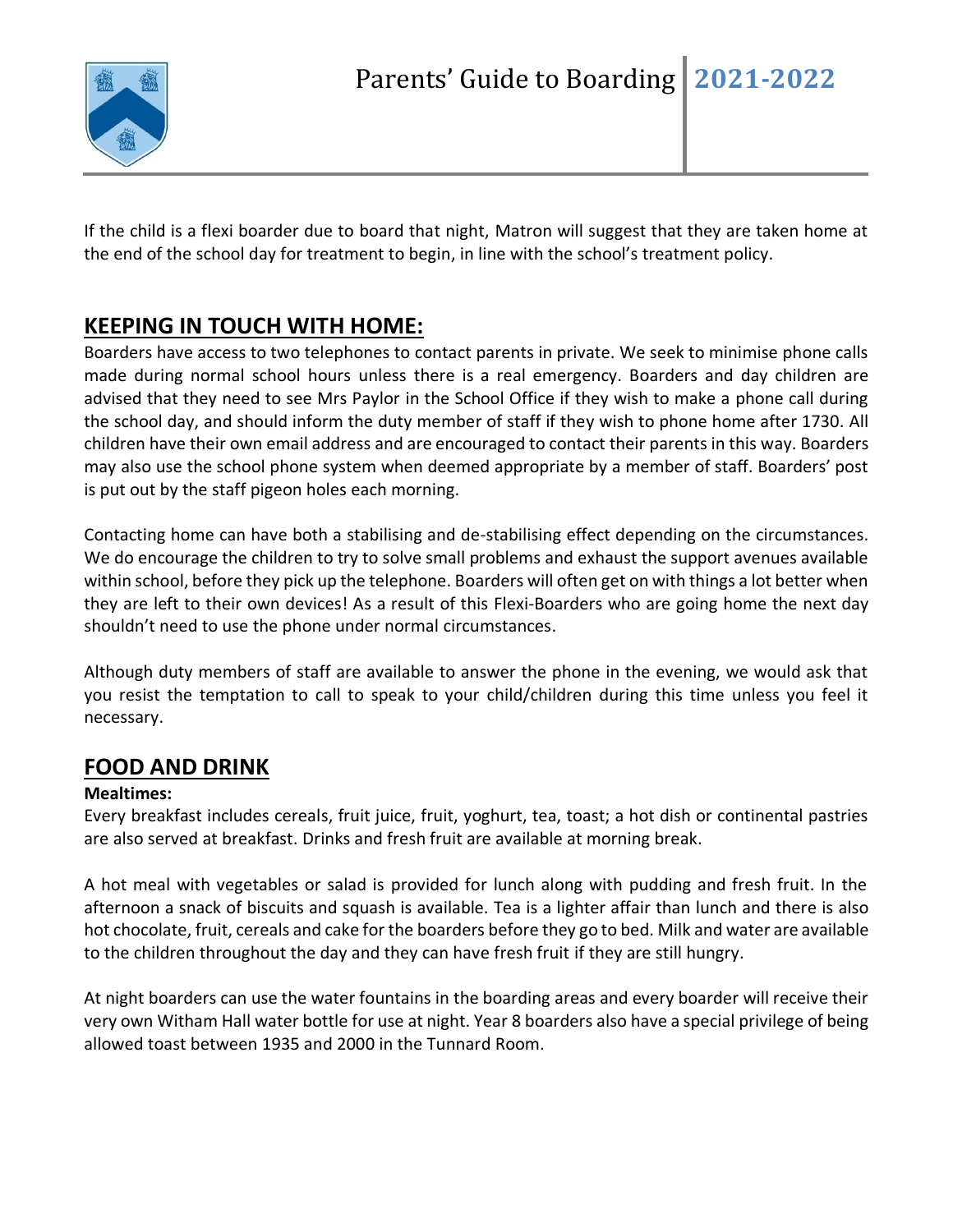

A food committee meets once a week. The Deputy Head Boy and Head Girl sit on this and, through them and their year group representatives, all children have the opportunity to contribute to menu planning. We are also happy to receive menu suggestions from home.

The food at Witham is superb but there will be times when a meal will not to every child's liking but it will provide the necessary nutrition and the children should make the effort to eat the food provided. Vegetarian options are available and we cater for specific dietary needs when appropriate; these will usually be acknowledged on our medical information lists that all staff members are made aware of.

#### **Birthday Teas:**

**If a child is a weekly boarder, or a flexi boarder boarding on the night of their birthday,** they can have a birthday tea at school. For more information on birthday tea's please contact Mrs Austen [\(jausten@withamhall.com\)](mailto:jausten@withamhall.com).

#### **CLOTHING AND POSSESSIONS**

**Parents are required to clearly and properly label every item of clothing, all bedding, towels and luggage that a boarder brings to school.** Please use sewn nametapes as other types will wash out or fall off. Towels should have hooks on the long side with the nametape sewn below. Play clothes must also be named properly and kept to a minimum, e.g. one pair of jeans, T-shirt, shirt and jumper.

At school, there are plenty of things to do to occupy the boarders' time and plenty of people to play games with and chat to. Boarders do not need to bring expensive games to school; we do not have much storage space and items may get lost or broken. Obviously, they can bring a teddy, books and playing cards into school but they must be clearly named.

Mobile phones, money, tuck and electrical items such as tablets **must not** be brought into school. If a boarder accidentally brings something into school that they think they should not have, they must hand it in to the Matrons, Houseparents or duty member of boarding staff.

The only exception to the above is that Weekly Boarders may bring in an e-reader with books preloaded. The device must be given to Matron at lights out.

Boarders should look after their possessions properly and always return things to their correct place after they have used them. Any valuables brought into school can be handed in to a Matron who will record the item on a 'Valuables' sheet and put the item in a secure place, the boarder will need to sign the item in and sign it out when collecting it. The Matrons store items that are found around the boarding house and display anything that has not been claimed at the end of term. After this any remaining unclaimed items are given to charity.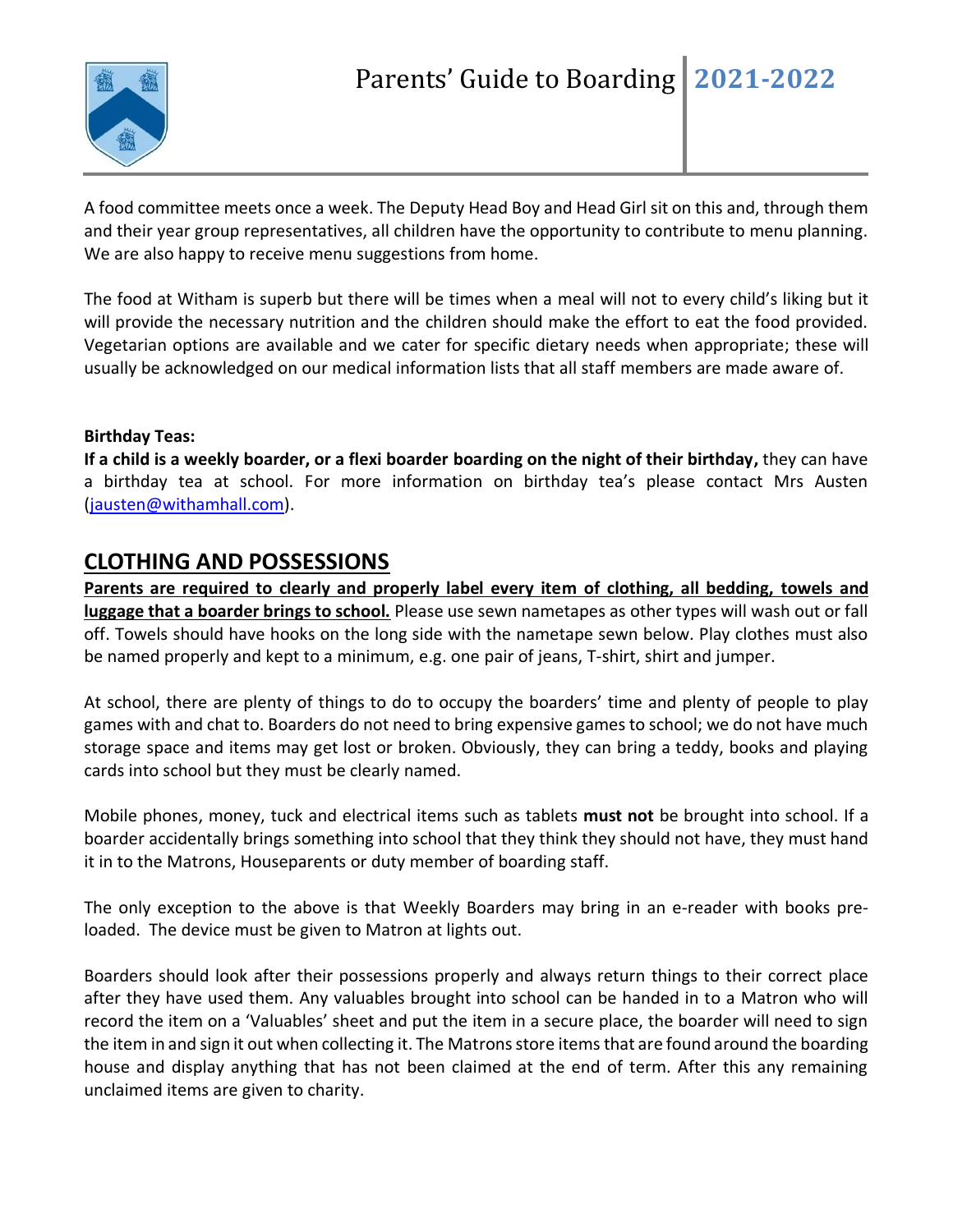

#### **What should Weekly Boarders bring to school?**

At the start of each term, Weekly Boarders may return on the evening prior to the first day of school. They should bring with them the following items, which should be **carefully labelled:**

- Socks and Pants x 6
- Shirts x 4
- Jumpers x 2
- Trousers/Skirts/Dresses x 2
- 'Own Clothes' x 2 sets
- Towels x 2
- Duvet and Pillow Covers x 2 sets (the school will provide duvets and pillows)
- Pyjamas x 2 (bottoms must be mid- thigh to full length no short pyjama shorts will be allowed)

#### **Each of the above will be laundered within school throughout the term with the exception of own clothes which should return home over the weekend to be washed.**

#### **In addition to the above, Weekly Boarders should also bring:**

- Spare name tapes (to be handed in to matron)
- Dressing gown and slippers (which must be suitable for wearing outside in any weather during fire drills or in case of fire 'soft soled' slippers are not comfortable outdoor footwear)
- Toilet bag containing
	- Toothbrush & toothpaste
	- shower gel & shampoo
	- comb and hair bobbles/grips (girls)
	- shower cap (girls)
	- Reading book and teddy (if required many do!)
	- They may also wish to bring in a framed photo or posters and photos to decorate their pin board.

#### **Please note that aerosols must not be brought into school.**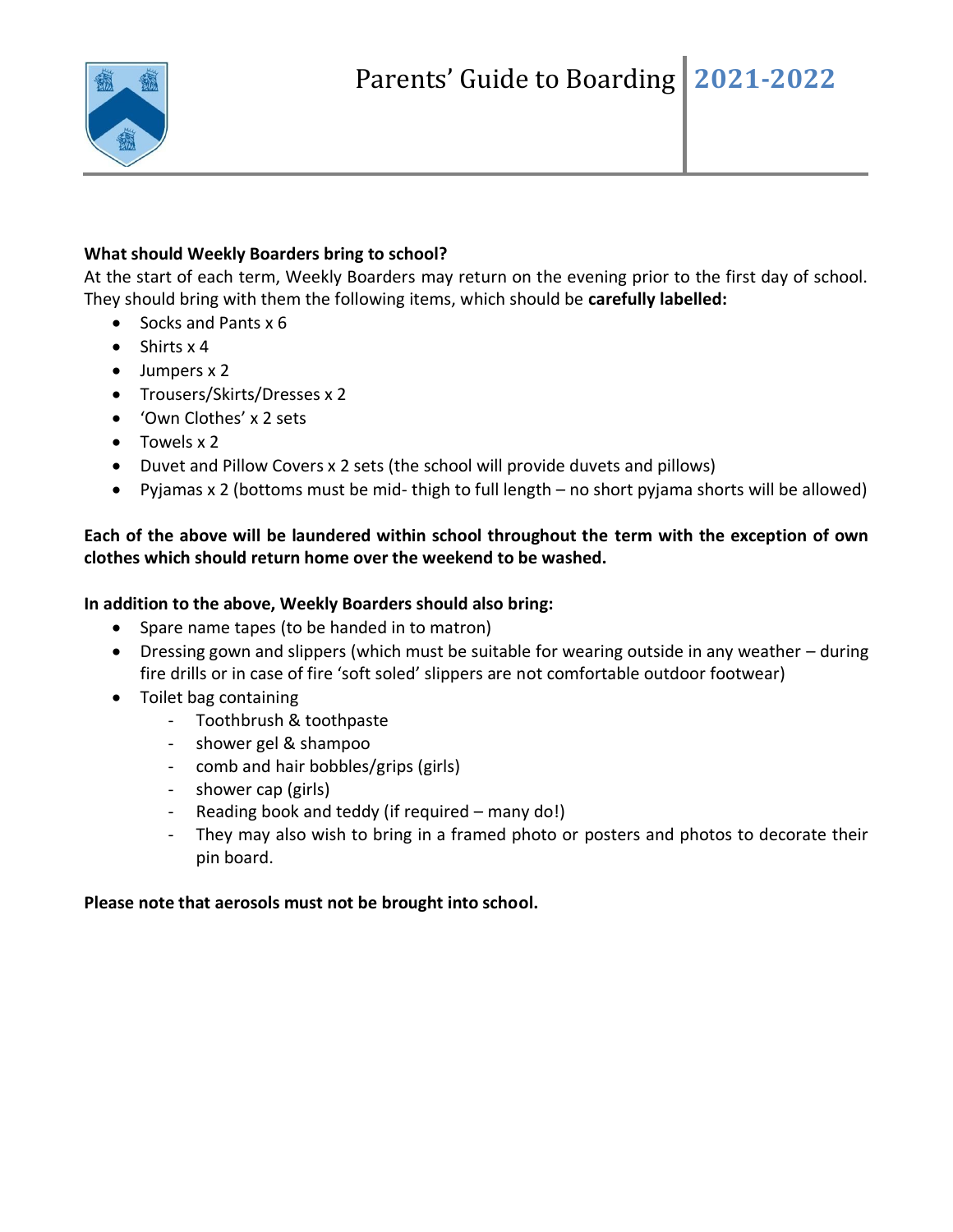

#### **What should Flexi-Boarders bring to school?**

Although we can provide them, Flexi-Boarders might like to bring in a duvet cover and pillowcase (properly named) of their own, which will then be kept at school. If your child boards for 3 nights each week it is advised, they have two duvet covers. If you prefer we can provide these. Each time that they board, Flexi-Boarders must bring the following items into school in a small, clearly named, overnight bag:

- Pyjamas (bottoms must be mid- thigh to full length no short pyjama shorts will be allowed), Dressing Gown and Slippers (which must be suitable for wearing outside in any weather)
- Toilet bag containing
	- Toothbrush & toothpaste
	- shower gel & shampoo
	- comb and hair bobbles/grips (girls)
	- shower cap (girls)
- Towel
- Clean underwear, socks and a shirt for each day of their stay
- One set of play clothes
- Reading book and teddy (if required)
- They may also wish to bring in a framed photo or posters and photos to decorate their pin board

#### **Please note that aerosols must not be brought into school.**

With the exception of photos and posters, it is vital that **Flexi-Boarders** do not leave anything in their bedroom (dressing gowns, towels, slippers, etc.) between the nights they board or over the weekends as we do not have the room to store these items and another boarder will be occupying this space in the bedroom on those nights.

# **HOW ARE NEW BOARDERS MADE TO FEEL WELCOME?**

Before their first term, new boarders will receive 'The Boarders' Guide', which will introduce them to boarding at Witham Hall. All new boarders are assigned a 'boarding buddy' of a similar age for their first week. This 'boarding buddy' is responsible for helping them to settle in, showing them the facilities and taking them through the boarding routines. After a short settling-in period the Houseparents will contact the parents of new boarders by phone or email to let them know how things are going. There are also 'boarding families' within the boarding house. Each family comprises of members from every year group, and there should always be more than one member of each family boarding every night to offer extra support to all boarders.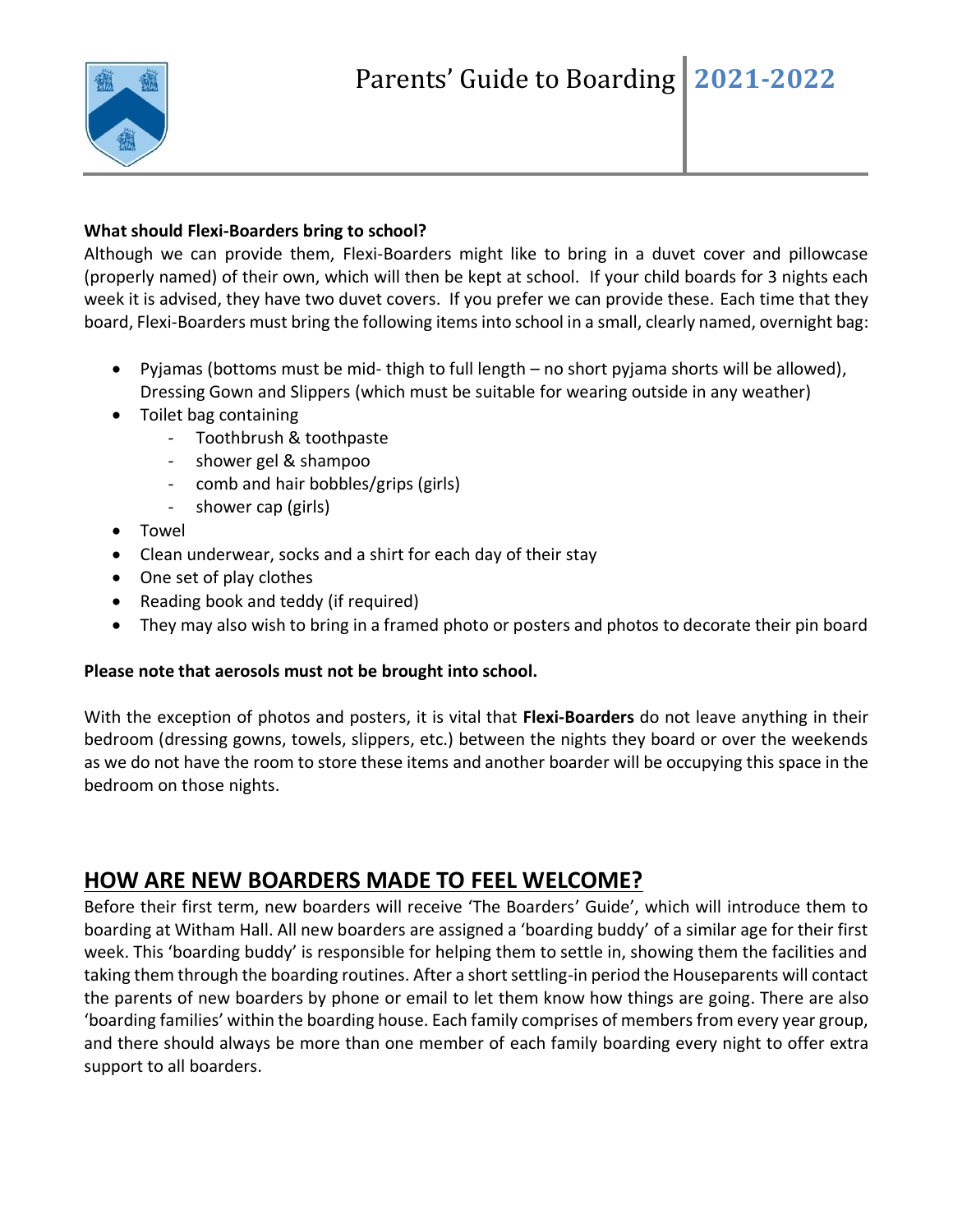



# **WHAT IF MY CHILD HAS A PROBLEM AT SCHOOL?**

If your child has a problem at school then they are encouraged to share this and talk to somebody. This could be one (or both) of the Houseparents, the Matrons, their form teacher, any other member of staff who they feel they can talk to – or even a friend. They can phone home and they can contact Father Ed, the school Chaplain, who comes into school every week and is always happy to listen to any problems a child might have. Our independent listener, Liz Power, is completely separate to school, and another port of call for our boarders should they wish.

Additionally, our School Counsellor – Jo Ruff – visits school regularly and children can see her during her drop-in sessions. We would always encourage a problem at school being resolved at school before a child phones home.

# **WHAT ARE THE DROP-OFF AND PICK-UP TIMES?**

At the beginning of each term the Weekly Boarders are welcome to return to school the night before academic school starts, to allow for the unpacking of bags and to get settled before the rigours of class work set in. During the term, boarders should be dropped off for the beginning of each week between 0815 and 0820 on Monday morning; they can be picked up for the weekend after 1230 on Saturday unless they are involved in a fixture or other school commitment, in which case they are free to go home at the conclusion of their involvement.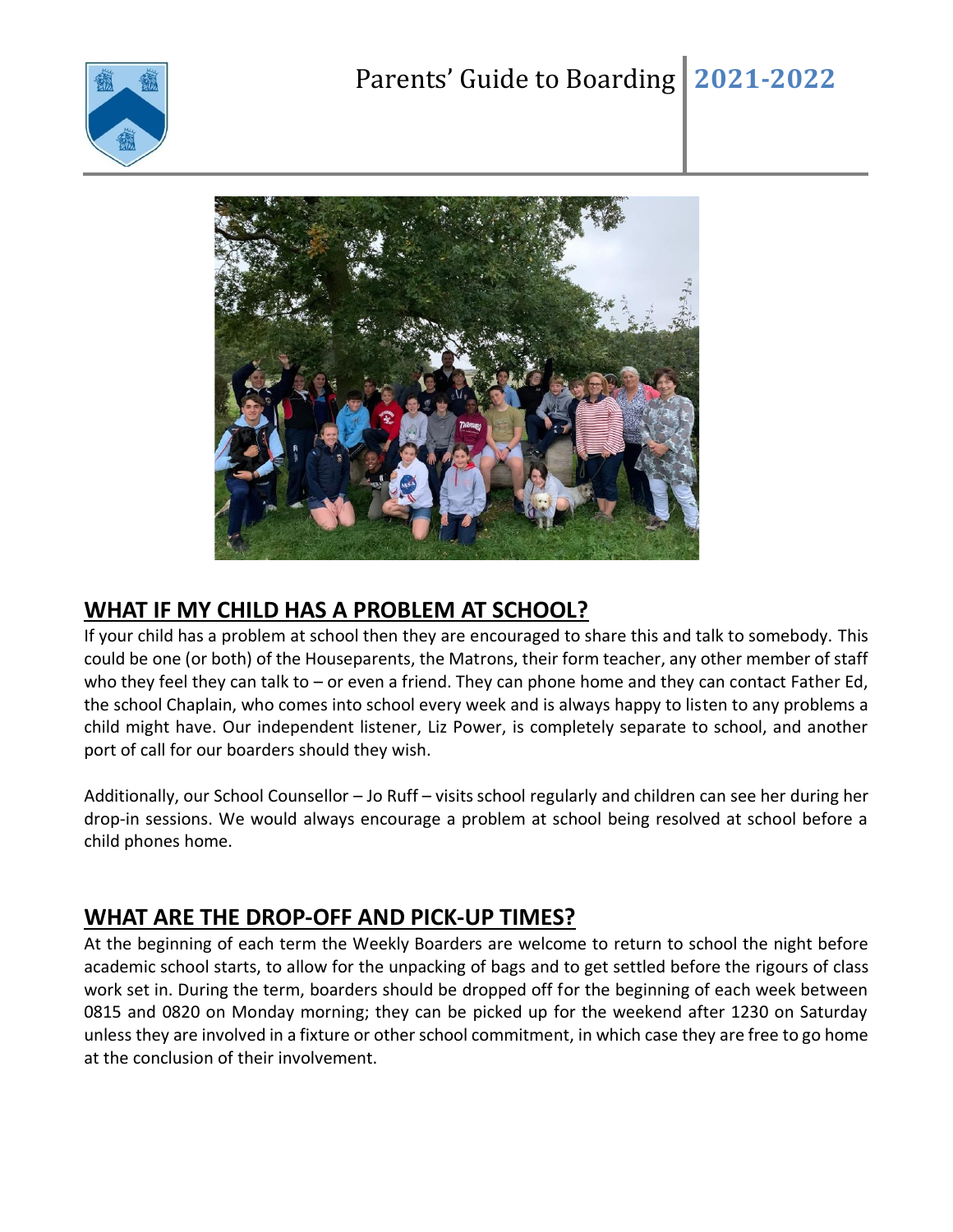

# **LIVING IN A BOARDING HOUSE – A FEW GOLDEN RULES**

Boarding is great fun, but so that everyone can enjoy themselves, there are just a few rules we insist that the children follow:

- **1. Be respectful of all member of the boarding team.**
- **2. Be polite to everyone in the boarding house: children and adults.**
- **3. Respect the privacy and belongings of others.**
- **4. You should only enter someone else's dorm with permission from the boarding staff.**
- **5. Respect each other's right to sleep - NO TALKING after lights out.**
- **6. Be a good boarder – care for each other.**

## **CHAIR OF BOARDING COUNCIL AND BOARDING COUNCIL MEMBERS**

The Chair of Boarding Council is elected by boarding staff and is a position of responsibility within the boarding house. They will work closely with the Houseparents and boarding staff to represent the views and opinions of the whole boarding community. In addition to attending regular meetings, with the Houseparents and the Boarding Council, the Chair of Boarding Council should set a positive example, take pride in the boarding house, adhere to the Witham Way, and be polite and respectful. They will also be expected to welcome and support new boarders, be a role model to peers, and accurately and effectively represent the views of their boarding community.

The Boarding Council consists of approximately 10-12 members from Years 4-8. The dynamics aim to represent a range of boarders; in terms of age and boarding status. Boarding Council members meet every 3-4 weeks to discuss a variety of issues raised by their peers. Council members are responsible for collating their peers views and opinions and feeding them back to the Chair of Boarding Council, Mrs Fuller and the Houseparents within the regular meetings. In turn, they should also feed back to their peers the outcome of any meetings. Boarding Council members should be approachable, open-minded, trustworthy, and prepared to feedback other people's opinions accurately, as well as be able to openly discuss a range of issues within the boarding house.

# **CHILD PROTECTION**

The Designated Safeguarding Lead for Witham Hall School is Mrs Sukey Brewster. Please contact her if you have any concerns or questions. shrewster@withamhall.com